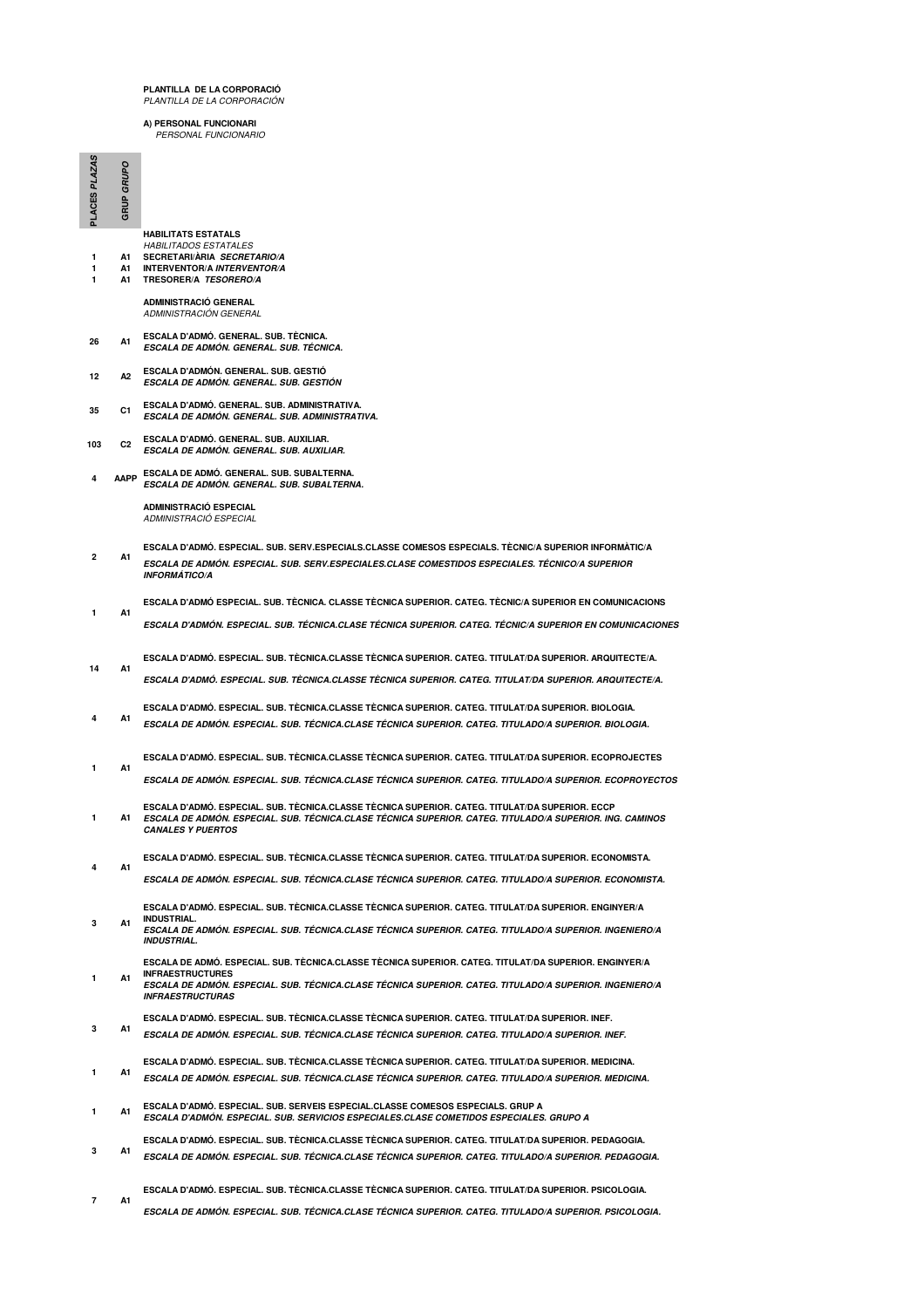- **ESCALA D'ADMÓ. ESPECIAL. SUB. TÈCNICA.CLASSE TÈCNICA SUPERIOR. CATEG. TITULAT/DA SUPERIOR. PSICOPEDAGOGIA. ESCALA DE ADMÓN. ESPECIAL. SUB. TÉCNICA.CLASE TÉCNICA SUPERIOR. CATEG. TITULADO/A SUPERIOR. PSICOPEDAGOGIA. 1 A1**
- **ESCALA D'ADMÓ. ESPECIAL. SUB. TÈCNICA.CLASSE TÈCNICA SUPERIOR. CATEG. TITULAT/DA SUPERIOR. VETERINÀRIA. 1 A1**
	- **ESCALA DE ADMÓN. ESPECIAL. SUB. TÉCNICA.CLASE TÉCNICA SUPERIOR. CATEG. TITULADO/A SUPERIOR. VETERINARIA.**
- **ESCALA D'ADMÓ. ESPECIAL. SUB. TÈCNICA.CLASSE TÈCNICA SUPERIOR. CATEG. TITULAT/DA SUPERIOR. TÈCNIC/A PREV RRLL ESCALA DE ADMÓN. ESPECIAL. SUB. TÉCNICA.CLASE TÉCNICA SUPERIOR. CATEG. TITULADO/A SUPERIOR. TÉCNICO/A PREV RR.LL. 1 A1**
- **ESCALA D'ADMÓ. ESPECIAL. SUB. SERV.ESPECIALS.CLASSE COMESOS ESPECIALS. IFOC. ESCALA DE ADMÓN. ESPECIAL. SUB. SERV.ESPECIALES.CLASE COMETIDOS ESPECIALES. IFOC. 7 A1**
- **ESCALA D'ADMÓ. ESPECIAL. SUB. SERV.ESPECIALS.CLASSE COMESOS ESPECIALS. IGUALTAT. ESCALA DE ADMÓN. ESPECIAL. SUB. SERV.ESPECIALES.CLASE COMETIDOS ESPECIALES. IGUALDAD. 1 A1**
- **ESCALA D'ADMÓ. ESPECIAL. SUB. SERV.ESPECIALS.CLASSE COMESOS ESPECIALS. GEÒGRAF/A ESCALA DE ADMÓN. ESPECIAL. SUB. SERV.ESPECIALES.CLASE COMETIDOS ESPECIALES. GEÓGRAFO/A 1 A1**
- ESCALA D'ADMO. ESPECIAL. SUB. SERV.ESPECIALS.CLASSE COMESOS ESPECIALS. INFORMATIC/A<br>*ESCALA DE ADMÓN. ESPECIAL. SUB. SERV.ESPECIALES.CLASE COMETIDOS ESPECIALES. INFORMÁTICA.* **1 A1**
- **ESCALA D'ADMÓ. ESPECIAL. SUB. TÈCNICA. CLASSE TÈCNICA SUPERIOR. CATEGORÍA TITULAT/ADA SUPERIOR. GESTOR/A DOCUMENTAL. ESCALA DE ADMÓN. ESPECIAL. SUB. TÉCNICA.CLASE TÉCNICA SUPERIOR. CATEGORIA TITULADO/A SUPERIOR. GESTOR/A DOCUMENTAL. 1 A1**
	- **ESCALA D'ADMÓ. ESPECIAL. SUB. TÈCNICA. CLASSE TÈCNICA SUPERIOR. CATEGORÍA TITULAT/ADA SUPERIOR. TÈCNIC/A PATRIMONI.**
- **ESCALA DE ADMÓN. ESPECIAL. SUB. TÉCNICA.CLASE TÉCNICA SUPERIOR. CATEGORIA TITULADO/A SUPERIOR. TÉCNICO/A PATRIMONIO. 2 A1**
	- **ESCALA D'ADMÓ. ESPECIAL. SUB. TÈCNICA.CLASSE TÈCNICA DIPLOMADA. CATEGORIA TGM. TÈCNIC/A RESTAURACIÓ BIENES ARQUEOLÒGICS. 1 A2**
- **ESCALA DE ADMÓN. ESPECIAL. SUB. TÉCNICA.CLASE TÉCNICA DIPLOMADA. CATEGORIA TGM. TÉCNICO/A RESTARUACIÓN BIENES ARQUEOLÓGICOS.**
- **ESCALA DE ADMÓN. ESPECIAL. SUB. SERV.ESPECIALES.CLASE COMETIDOS ESPECIALES. INFORMÁTICA. ESCALA D'ADMÓ. ESPECIAL. SUB. SERV.ESPECIALS.CLASSE COMESOS ESPECIALS. 1 A2**
- **ESCALA D'ADMÓ. ESPECIAL. SUB. SERV.ESPECIALS.CLASSE COMESOS ESPECIALS. TÈCNIC/A MITJÀ INFORMÀTIC/A ESCALA DE ADMÓN. ESPECIAL. SUB. SERV.ESPECIALES.CLASE COMETIDOS ESPECIALES. TÉCNICO/A MEDIO INFORMÁTICO/A A2 1**
- **ESCALA D'ADMÓ. ESPECIAL. SUB. SERV.ESPECIALS.CLASSE COMESOS ESPECIALS. CARTÒGRAF/A 1 A2**
- **ESCALA DE ADMÓN. ESPECIAL. SUB. SERV.ESPECIALES.CLASE COMETIDOS ESPECIALES. CARTÓGRAFO/A ESCALA D'ADMÓ. ESPECIAL. SUB. TÈCNICA.CLASSE TÈCNICA DIPLOMADA. CATEGORIA TGM. TÈCNIC/A PUBLICITAT I**
- **RELACIONS PÚBLIQUES ESCALA DE ADMÓN. ESPECIAL. SUB. TÉCNICA.CLASE TÉCNICA DIPLOMADA. CATEGORIA TGM. TÉCNICO/A PUBLICIDAD Y RELACIONES PÚBLICAS 1 A2**
- **ESCALA D'ADMÓ. ESPECIAL. SUB. SERV.ESPECIALS.CLASSE COMESOS ESPECIALS. ENGINYER/A TÈCNIC AGRÍCOLA ESCALA DE ADMÓN. ESPECIAL. SUB. SERV.ESPECIALES.CLASE COMESTIDOS ESPECIALES. INGENIERO/A TÉCNICO/A AGRÍCOLA 2 A2**
- **ESCALA D'ADMÓ. ESPECIAL. SUB. TÈCNICA.CLASSE TÈCNICA DIPLOMADA. CATEGORIA TGM. TÈCNIC/A PROTECCIÓ CIVIL. 1 A2**
	- **ESCAL DE ADMÓN. ESPECIAL. SUB. TÉCNICA. CLASE TÉCNICA DIPLOMADA. CATEGORÍA TGM. TÈCNICO/A PROTECCIÓN CIVIL.**
		- **ESCALA D'ADMÓ. ESPECIAL. SUB. TÈCNICA.CLASSE TÈCNICA DIPLOM. CATEGORIA TGM. TÈCNIC/A TURISME.**
- **ESCALA DE ADMÓN. ESPECIAL. SUB. TÉCNICA.CLASE TÉCNICA DIPLOMADA. CATEGORIA TGM. TÉCNICO/A TURISMO. 1 A2**
- **ESCALA D'ADMÓ. ESPECIAL. SUB. TÈCNICA.CLASSE TÈCNICA DIPLOM. CATEGORIA TGM. EMPRESARIALS ESCALA DE ADMÓN. ESPECIAL. SUB. TÉCNICA.CLASE TÉCNICA DIPLOM. CATEGORIA TGM. EMPRESARIALES 1 A2**
- **ESCALA D'ADMÓ. ESPECIAL. SUB. SERVEIS ESPECIALS. CLASSE COMESOS ESPECIALS. ESCALA DE ADMÓN. ESPECIAL. SUB. SERVICIOS ESPECIALES. CLASE COMETIDOS ESPECIALES 1 A2**
- **ESCALA D'ADMÓ. ESPECIAL. SUB. TÈCNICA.CLASSE TÈCNICA DIPLOM. CATEGORIA TGM. ARQUITECTE/A TÈCNIC/A ESCALA DE ADMÓN. ESPECIAL. SUB. TÉCNICA.CLASE TÉCNICA DIPLOM. CATEGORIA TGM. ARQUITECTO/A TÉCNICO/A 7 A2**
- **ESCALA D'ADMÓ. ESPECIAL. SUB. TÈCNICA.CLASSE TÈCNICA DIPLOM. CATEGORIA TGM. DUE EMPRESA. ESCALA DE ADMÓN. ESPECIAL. SUB. TÉCNICA.CLASE TÉCNICA DIPLOM. CATEGORIA TGM. DUE EMPRESA. 1 A2**
- **ESCALA D'ADMÓ. ESPECIAL. SUB. TÈCNICA.CLASSE TÈCNICA DIPLOM. CATEGORIA TGM. ETOP ESCALA DE ADMÓN. ESPECIAL. SUB. TÉCNICA.CLASE TÉCNICA DIPLOM. CATEGORIA TGM. I.T.O.P. 2 A2**
- **ESCALA D'ADMÓ. ESPECIAL. SUB. TÈCNICA.CLASSE TÈCNICA DIPLOM. CATEGORIA TGM. RELACIONS LABORALS. ESCALA DE ADMÓN. ESPECIAL. SUB. TÉCNICA.CLASE TÉCNICA DIPLOM. CATEGORIA TGM. RELACIONES LABORALES. 3 A2**
- **ESCALA D'ADMÓ. ESPECIAL. SUB. TÈCNICA.CLASSE TÈCNICA DIPLOM. CATEGORIA TGM. TREBALL SOCIAL. ESCALA DE ADMÓN. ESPECIAL. SUB. TÉCNICA.CLASE TÉCNICA DIPLOM. CATEGORIA TGM. TRABAJO SOCIAL. 13 A2**
- **ESCALA D'ADMÓ. ESPECIAL. SUB. TÈCNICA.CLASSE TÈCNICA DIPLOM. CATEGORIA TGM. EDUCACIÓ SOCIAL. ESCALA DE ADMÓN. ESPECIAL. SUB. TÉCNICA.CLASE TÉCNICA DIPLOM. CATEGORIA TGM. EDUCACIÓN SOCIAL. 3 A2**
- **ESCALA D'ADMÓ. ESPECIAL. SUB. TÈCNICA.CLASSE TÈCNICA DIPLOM. CATEGORIA TGM. SERVEIS SOCIALS. ESCALA DE ADMÓN. ESPECIAL. SUB. TÉCNICA.CLASE TÉCNICA DIPLOM. CATEGORIA TGM. SERVICIOS SOCIALES. 1 A2**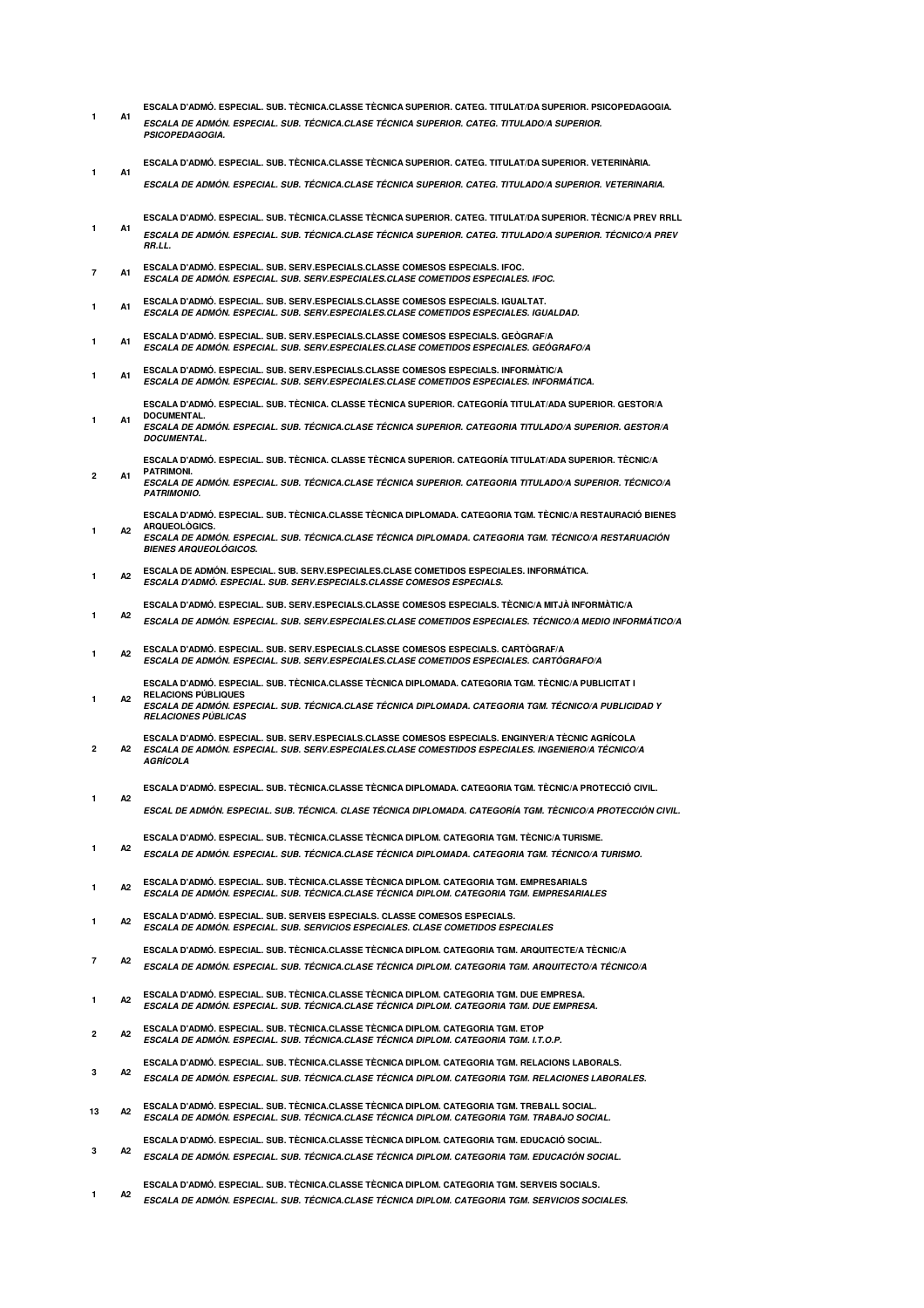- **ESCALA D'ADMÓ. ESPECIAL. SUB. SERV.ESPECIALS.CLASSE COMESOS ESPECIALS. INSPECTOR DE COMERÇ ESCALA DE ADMÓN. ESPECIAL. SUB. SERV.ESPECIALES.CLASE COMETIDOS ESPECIALES. INSPECTOR DE COMERCIO 1 C1**
- **ESCALA D'ADMÓ. ESPECIAL. SUB. SERV.ESPECIALS.CLASSE COMESOS ESPECIALS. ESCALA DE ADMÓN. ESPECIAL. SUB. SERV.ESPECIALES.CLASE COMETIDOS ESPECIALES. 5 C1**
- **ESCALA DE ADMÓN. ESPECIAL. SUB. SERV.ESPECIALES.CLASE COMETIDOS ESPECIALES. TÉCNICO/A COMUNICACIONES. 1 C1**
	- **ESCALA D'ADMÓ. ESPECIAL. SUB. SERV.ESPECIALS.CLASSE COMESOS ESPECIALS. TÈCNIC/A COMUNICACIONS.**
- **ESCALA DE ADMÓ. ESPECIAL. SUB. SERV.ESPECIALS.CLASSE COMESOS ESPECIALS. INFORMADOR/A TURÍSTIC/A. 9 C1**
- **ESCALA DE ADMÓN. ESPECIAL. SUB. SERV.ESPECIALES.CLASE COMETIDOS ESPECIALES. INFORMADOR/A TURÍSTIC/A.**
- **ESCALA D'ADMÓ. ESPECIAL. SUB. SERV.ESPECIALS.CLASSE COMESOS ESPECIALS. INFORMADOR/A TURÍSTIC/A. ATP ESCALA DE ADMÓN. ESPECIAL. SUB. SERV.ESPECIALES.CLASE COMETIDOS ESPECIALES. INFORMADOR/A TURÍSTIC/A. ATP 9 C1**
- **ESCALA DE ADMÓ. ESPECIAL. SUB. SERV.ESPECIALS.CLASSE COMESOS ESPECIALS. PROGRAMADOR/A INFORMÀTIC/A. 1 C1**
	- **ESCALA DE ADMÓN. ESPECIAL. SUB. SERV.ESPECIALES.CLASE COMETIDOS ESPECIALES. PROGRAMADOR/A INFORMATIC/A.**
- **ESCALA D'ADMÓ. ESPECIAL. SUB. SERV.ESPECIALS.CLASSE COMESOS ESPECIALS.TÈCNIC/A ESPTA. EN INFORMÀTICA. ESCALA DE ADMÓN. ESPECIAL. SUB. SERV.ESPECIALES.CLASE COMETIDOS ESPECIALES.TÉCNICO/A ESPTA. EN INFORMATICA. 4 C1**
- **ESCALA D'ADMÓ. ESPECIAL. SUB. SERV.ESPECIALS.CLASSE COMESOS ESPECIALS. ZELADOR/A. ESCALA DE ADMÓN. ESPECIAL. SUB. SERV.ESPECIALES.CLASE COMETIDOS ESPECIALES. CELADOR/A. 2 C1**
- **ESCALA D'ADMÓ. ESPECIAL. SUB. TÈCNICA.CLASSE TÈCNICA AUXILIAR. CATEG. TÈCNIC/A AUXILIAR. ESCALA DE ADMÓN. ESPECIAL. SUB. TÉCNICA.CLASE TÉCNICA AUXILIAR. CATEG. TÉCNICO/A AUXILIAR. 3 C1**
- **ESCALA D'ADMÓ. ESPECIAL. SUB. TÈCNICA.CLASSE TÈCNICA AUXILIAR. CATEG. TÈCNICA AUXILIAR.TÈCNIC/A DE GIS. ESCALA D'ADMÓN. ESPECIAL. SUB. TÉCNICA.CLASE TÉCNICA AUXILIAR. CATEG. TÉCNICA AUXILIAR.TÉCNICO/A DE GIS. 1 C1**
- **ESCALA D'ADMÓ. ESPECIAL. SUB. TÈCNICA.CLASSE TÈCNICA AUXILIAR. CATEG. TÈCNICA AUXILIAR. DELINEANT/A. ESCALA DE ADMÓN. ESPECIAL. SUB. TÉCNICA.CLASE TÉCNICA AUXILIAR. CATEG. TÉCNICA AUXILIAR. DELINEANTE/A. 5 C1**
- **ESCALA D'ADMÓ. ESPECIAL. SUB. TÈCNICA AUXILIAR. TÈCNIC/A PREVENCIÓ (NIVELL INTERMIG) ESCALA DE ADMÓN. ESPECIAL. SUB. TÉCNICA AUXILIAR. TÉCNICO/A PREVENCIÓN (NIVEL INTERMEDIO) 1 C1**
- **ESCALA D'ADMÓ. ESPECIAL. SUB. SERV. ESPECIALS. CLASSE COMESOS ESPECIALS. DINAMITZADOR/A D'OCUPACIÓ**
- **ESCALA DE ADMÓN. ESPECIAL. SUB. SERV. ESPECIALES. CLASE COMETIDOS ESPECIALES. DINAMIZADOR/A DE OCUPACIÓN 1 C1**
- **ESCALA D'ADMÓ. ESPECIAL. SUB. SERV. ESPECIALS. CLASSE COMESOS ESPECIALS. COORD. PROTECCIÓ CIVIL I PLATGES ESCALA DE ADMÓN. ESPECIAL. SUB. SERV. ESPECIALES. CLASE COMETIDOS ESPECIALES. COORD. PROTECCIÓN CIVIL Y PLAYAS 1 C1**
- **ESCALA D'ADMÓ. ESPECIAL. SUB. SERV.ESPECIALS.CLASSE COMESOS ESPECIALS. ESCALA DE ADMÓN. ESPECIAL. SUB. SERV.ESPECIALES.CLASE COMETIDOS ESPECIALES. 5 C2**
- **ESCALA D' ADMÓ. ESPECIAL. SUB. SERV.ESPECIALS.CLASSE COMESOS ESPECIALS. OPERADOR/A DE RÀDIO.**
- **ESCALA DE ADMÓN. ESPECIAL. SUB. SERV.ESPECIALES.CLASE COMETIDOS ESPECIALES. OPERADOR/A DE RADIO. 13 C2**
- **ESCALA D'ADMÓ. ESPECIAL. SUB. SERV.ESPECIALS.CLASSE COMESOS ESPECIALS. ESCALA DE ADMÓN. ESPECIAL. SUB. SERV.ESPECIALES.CLASE COMETIDOS ESPECIALES. AAPP 2**

## **POLICIA LOCAL**

- **ESCALA D'ADMÓ. ESPECIAL.SUB. SERVEIS ESPECIALS.POLICIA LOCAL. MAJOR ESCALA DE ADMÓN. ESPECIAL.SUB. SERVICIOS ESPECIALES.POLICIA LOCAL. MAYOR 3 A1**
- **ESCALA D'ADMÓ. ESPECIAL.SUB. SERVEIS ESPECIALS.POLICIA LOCAL. INSPECTOR/A. ESCALA DE ADMÓN. ESPECIAL.SUB. SERVICIOS ESPECIALES.POLICIA LOCAL. INSPECTOR/A. A2 4**
- **ESCALA D'ADMÓ. ESPECIAL.SUB. SERVEIS ESPECIALS.POLICIA LOCAL. SUBINSPECTOR/A. ESCALA DE ADMÓN. ESPECIAL.SUB. SERVICIOS ESPECIALES.POLICIA LOCAL. SUBINSPECTOR/A. 9 A2**
- **ESCALA D'ADMÓ. ESPECIAL.SUB. SERVEIS ESPECIALS.POLICIA LOCAL. OFICIAL. ESCALA DE ADMÓN. ESPECIAL.SUB. SERVICIOS ESPECIALES.POLICIA LOCAL. OFICIAL. 24 C1**
- **ESCALA D'ADMÓ. ESPECIAL.SUB. SERVEIS ESPECIALS.POLICIA LOCAL. POLICIA. ESCALA DE ADMÓN. ESPECIAL.SUB. SERVICIOS ESPECIALES.POLICIA LOCAL. POLICIA. 150 C1**

## **PERSONAL D'OFICIS**

- **ESCALA D'ADMÓ. ESPECIAL. SUB. SERV.ESPECIALS.PERSONAL D'OFICIS. ENCARREGAT/DA EN CAP. ESCALA DE ADMÓN. ESPECIAL. SUB. SERV.ESPECIALES.PERSONAL DE OFICIPS. ENCAREGADO/A JEFE. 5 C1**
- **ESCALA D'ADMÓ. ESPECIAL. SUB. SERV.ESPECIALS.PERSONAL D'OFICIS. MESTRE/A. ESCALA DE ADMÓN. ESPECIAL. SUB. SERV.ESPECIALES.PERSONAL DE OFICIOS. MAESTRO/A. 8 C2**
- **ESCALA D'ADMÓ. ESPECIAL. SUB. SERV.ESPECIALS.PERSONAL D'OFICIS. OFICIAL. ESCALA DE ADMÓN. ESPECIAL. SUB. SERV.ESPECIALES.PERSONAL DE OFICIOS. OFICIAL. 31 C2**
- **ESCALA D'ADMÓ. ESPECIAL. SUB. SERV.ESPECIALS.PERSONAL D'OFICIS. AJUDANT/A. ESCALA DE ADMÓN. ESPECIAL. SUB. SERV.ESPECIALES.PERSONAL DE OFICIOS. AYUDANTE/A. 35 C2**
- **ESCALA D'ADMÓ. ESPECIAL. SUB. SERV.ESPECIALS.PERSONAL D'OFICIS. OPERARI/ÀRIA. ESCALA DE ADMÓN. ESPECIAL. SUB. SERV.ESPECIALES.PERSONAL DE OFICIOS. OPERARIO/A. 50 AAPP**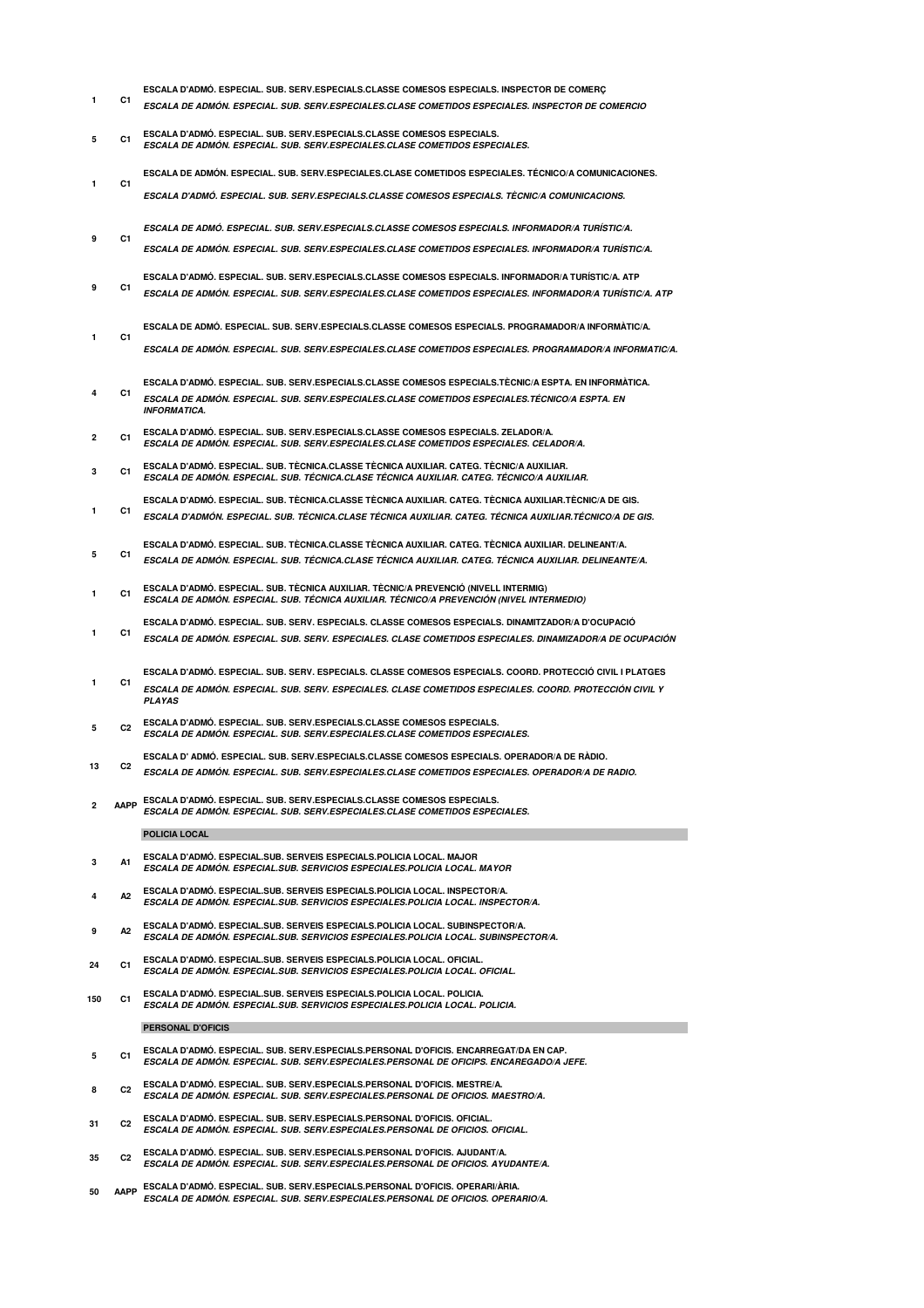**B) PERSONAL LABORAL** 

- **A1 TÈCNIC/A SUPERIOR. PERIODISME<br>TÉCNICO/A SUPERIOR. PERIODISMO**  $\mathbf{1}$
- TÈCNIC/A SUPERIOR. PSICOLOGIA<br>*TÉCNICO/A SUPERIOR. PSICOLOGIA*  $\mathbf 1$  $A1$
- C1 INFORMADOR/A TURÍSTICA<br>I*NFORMADOR/A TURÍSTICA*  $\mathbf{1}$
- $\mathbf 2$
- 2 AAPP OPERARI/ÀRIA<br>OPERARIO/A